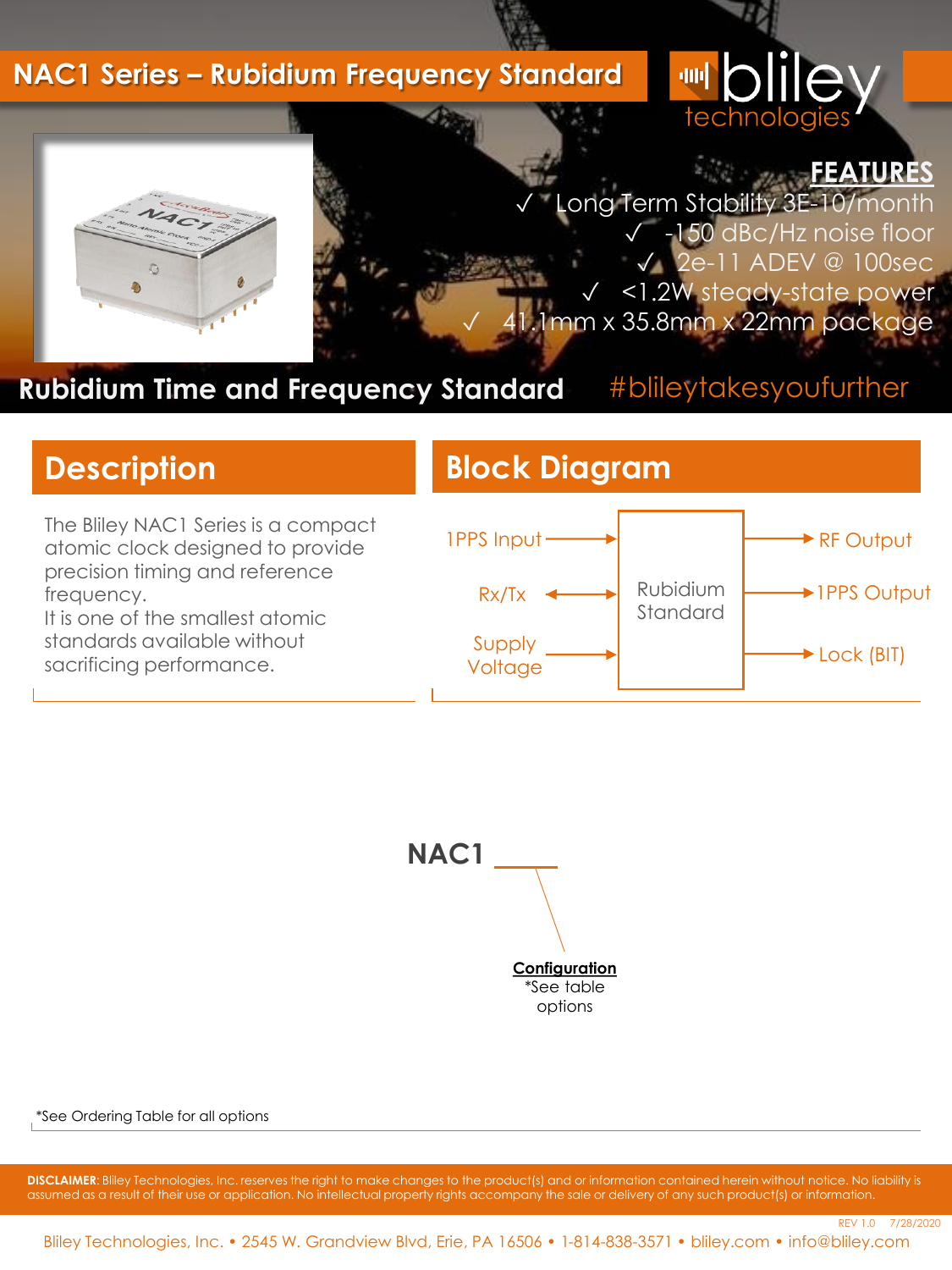

# **Performance Specifications**

| <b>Parameter</b>            | <b>Conditions</b>                    |            |               | <b>Values</b> |            | Unit                |
|-----------------------------|--------------------------------------|------------|---------------|---------------|------------|---------------------|
| <b>Frequency Stability</b>  |                                      |            | <b>MIN</b>    | <b>TYP</b>    | <b>MAX</b> |                     |
| Frequency                   |                                      |            |               | 10            |            | MHz                 |
| Warmup                      | Time to BIT                          |            |               | 180           |            | Sec                 |
| Frequency Stability         | Referenced to +25°C                  |            |               |               |            |                     |
| vs. Temperature             | -20 $^{\circ}$ C to +65 $^{\circ}$ C |            |               |               | $\pm 1$    | ppb                 |
| ADEV (short term stability) | $T = 1$ second                       |            |               | $2E-10$       |            |                     |
|                             | $T = 10$ second                      |            |               | 8E-11         |            |                     |
|                             | $T = 100$ second                     |            |               | $2E-11$       |            |                     |
| Aging (per month)           | After 30 Days Operation              |            |               |               | ±0.3       | ppb                 |
| Time Accuracy (1PPS)        | Disciplined to external IPPS (RMS)   |            |               | ±100          |            | nSec                |
|                             | Holdover (for 30 days)               |            |               |               | 100        | µSec                |
| Input Power                 | Conditions                           |            | <b>MIN</b>    | <b>TYP</b>    | <b>MAX</b> |                     |
| <b>Supply Voltage</b>       |                                      |            | 3.2           | 3.3           | 3.4        | <b>Vdc</b>          |
| <b>Power Dissipation</b>    |                                      |            |               |               |            |                     |
| Start-up                    | @ 25°C                               |            |               |               | 2.4        | W                   |
| Steady-state                | @ 25°C                               |            |               |               | 1.2        | W                   |
| <b>Parameter</b>            | <b>Conditions</b>                    |            | <b>Values</b> |               | Unit       |                     |
| <b>Phase Noise</b>          | Tested at +25°C                      | <b>MIN</b> | <b>TYP</b>    |               | <b>MAX</b> |                     |
|                             | 10Hz                                 |            |               |               | $-86$      | dB <sub>C</sub> /Hz |
|                             | 100Hz                                |            |               |               | $-120$     | dB <sub>C</sub> /Hz |
|                             | 1kHz                                 |            |               |               | $-138$     | dB <sub>C</sub> /Hz |
|                             | 10kHz                                |            |               |               | $-143$     | dBc/Hz              |
|                             | 100kHz                               |            |               |               | $-148$     | dB <sub>C</sub> /Hz |
|                             | Floor                                |            |               |               | $-150$     | dBc/Hz              |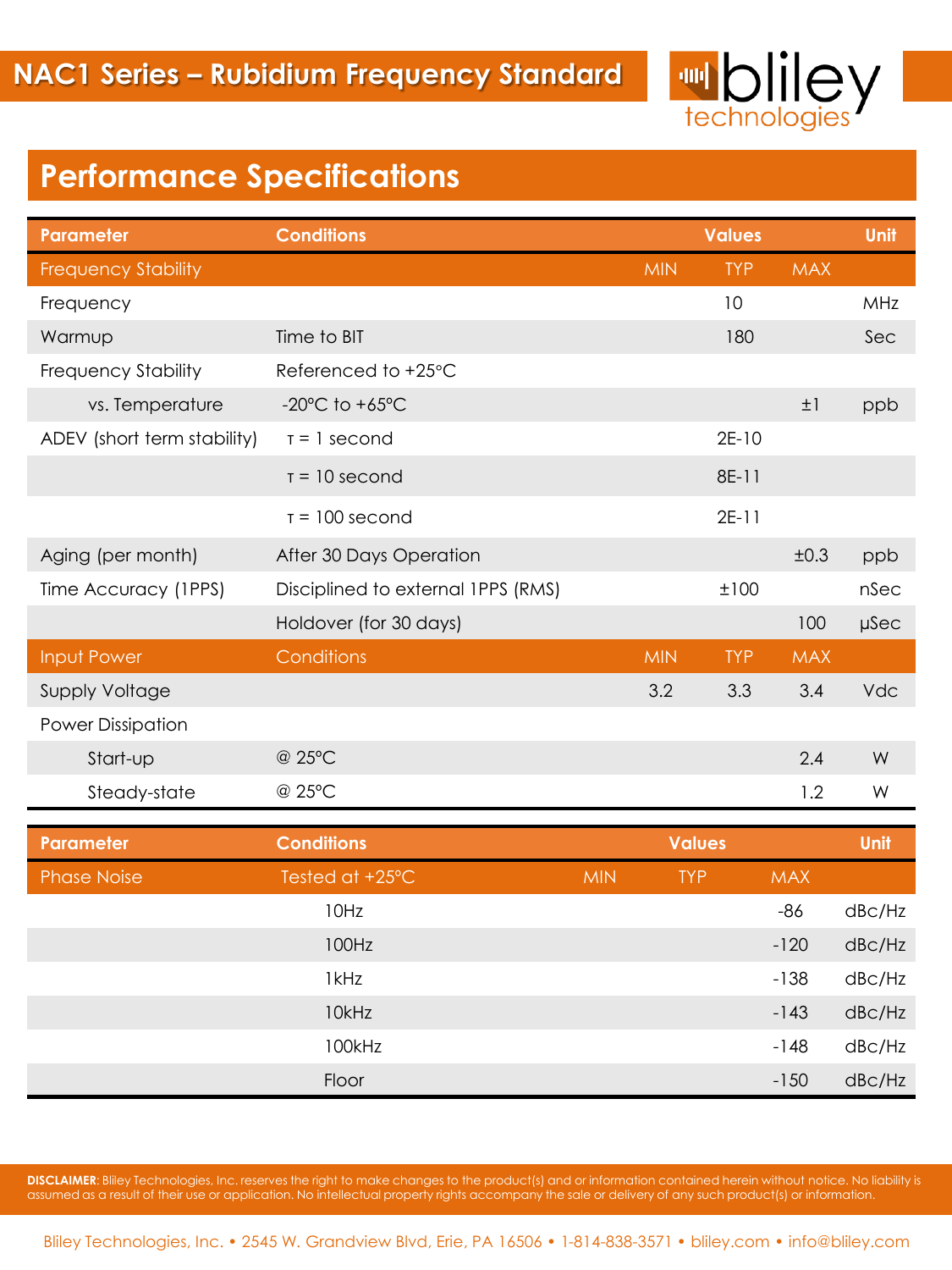

# **Performance Specifications**

| <b>Parameter</b>                          | <b>Conditions</b>             |            | <b>Values</b>  |            | Unit      |
|-------------------------------------------|-------------------------------|------------|----------------|------------|-----------|
| RF Output Characteristics (CMOS)          |                               | <b>MIN</b> | <b>TYP</b>     | <b>MAX</b> |           |
| <b>High Output Level</b>                  |                               |            | 3.3            |            | Vdc       |
| Low Output Level                          |                               |            | $\overline{0}$ |            | Vdc       |
| Load                                      |                               |            | 1              |            | $M\Omega$ |
| <b>BIT Output Characteristics (CMOS)</b>  |                               |            |                |            |           |
| Normal Operation                          | $^{\prime}O^{\prime}$         |            |                |            |           |
| Alarm                                     | '1'                           |            |                |            |           |
| <b>IPPS Output Characteristics (CMOS)</b> |                               | <b>MIN</b> | <b>TYP</b>     | <b>MAX</b> |           |
| Output Level                              |                               |            | 3.3            |            | Vdc       |
| Rise/Fall                                 |                               |            |                | 10         | nSec      |
| Pulse Width                               |                               |            | 20             |            | µSec      |
| Load                                      |                               |            | 1              |            | $M\Omega$ |
| <b>IPPS Input Characteristics</b>         |                               | <b>MIN</b> | <b>TYP</b>     | <b>MAX</b> |           |
| Format                                    | $CMOS - 3.3V$                 |            |                |            |           |
| Impedance                                 |                               |            | $\mathbf{I}$   |            | $M\Omega$ |
| <b>Monitor &amp; Control</b>              |                               |            |                |            |           |
| Format                                    | <b>RS232</b>                  |            |                |            |           |
| Protocol                                  | 115200BPS                     |            |                |            |           |
| Interface                                 | ID, Status, Frequency adjust  |            |                |            |           |
| Digital Frequency Adjust                  | 7.6E-13 steps over 2E-8 range |            |                |            |           |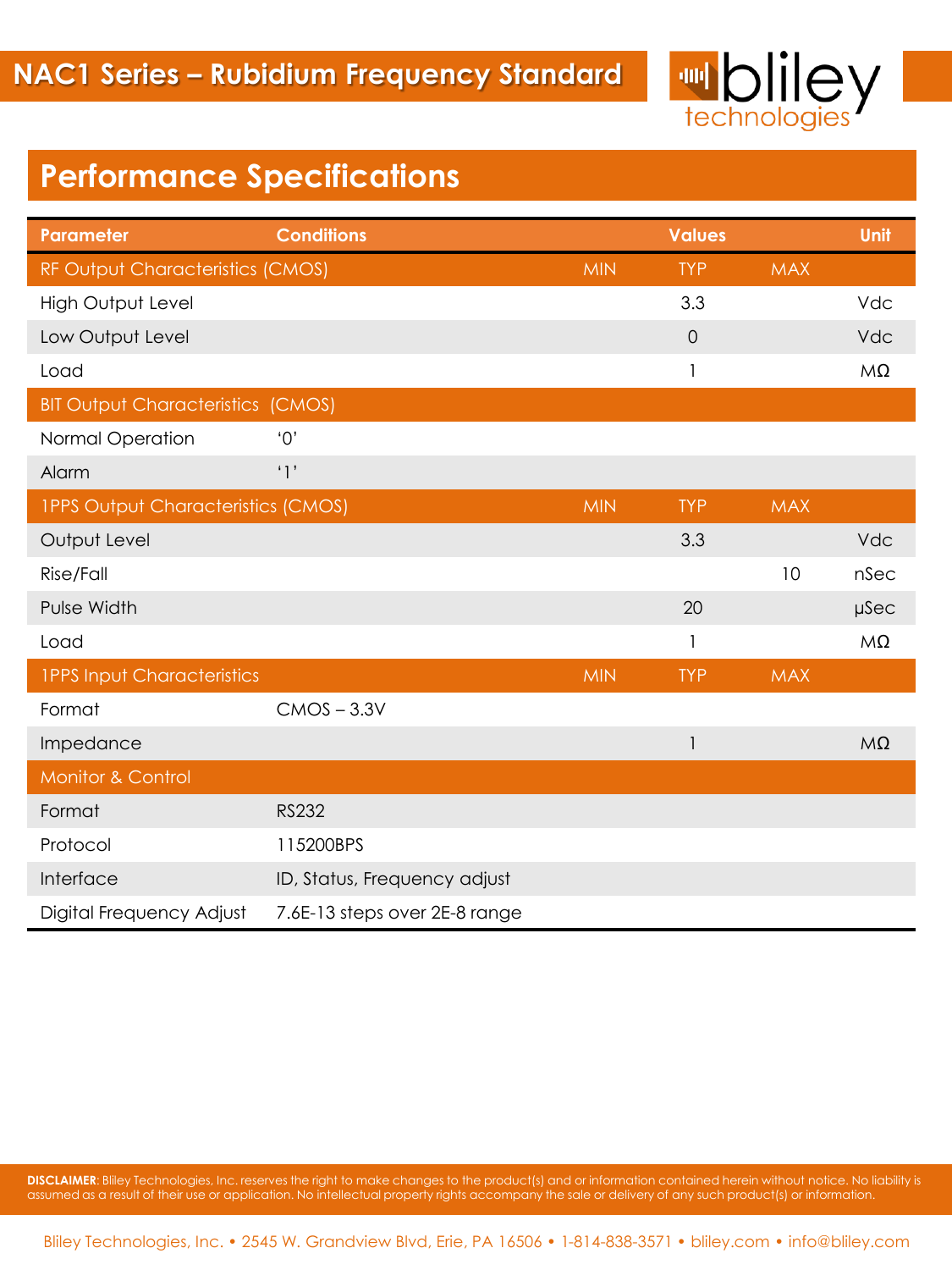

# **Environmental Compliance**

| Parameter                              | <b>Conditions</b>      |            | <b>Values</b> |            |              |
|----------------------------------------|------------------------|------------|---------------|------------|--------------|
| <b>Environmental &amp; Reliability</b> |                        | <b>MIN</b> | <b>TYP</b>    | <b>MAX</b> |              |
| <b>Operating Temperature</b>           |                        | -20        |               | $+65$      | °C           |
|                                        | No Damage <sup>1</sup> | $-40$      |               | $+8.5$     | $^{\circ}C$  |
| Storage Temperature                    |                        | -40        |               | $+90$      | $\circ \cap$ |

# **Ordering Options**

| Frequency | Waveform<br><b>Special Features</b>                            |
|-----------|----------------------------------------------------------------|
|           | Standard                                                       |
|           | Without pin 11                                                 |
|           | Please contact the factory for other customized configurations |
|           | 10MHz<br>Square<br>10MHz.<br>Sauare                            |

|         | Development Kit                |
|---------|--------------------------------|
| AA50766 | Evaluation Kit for NAC1 Series |

<sup>1</sup> Clock is locked at -20°C to 65°C only